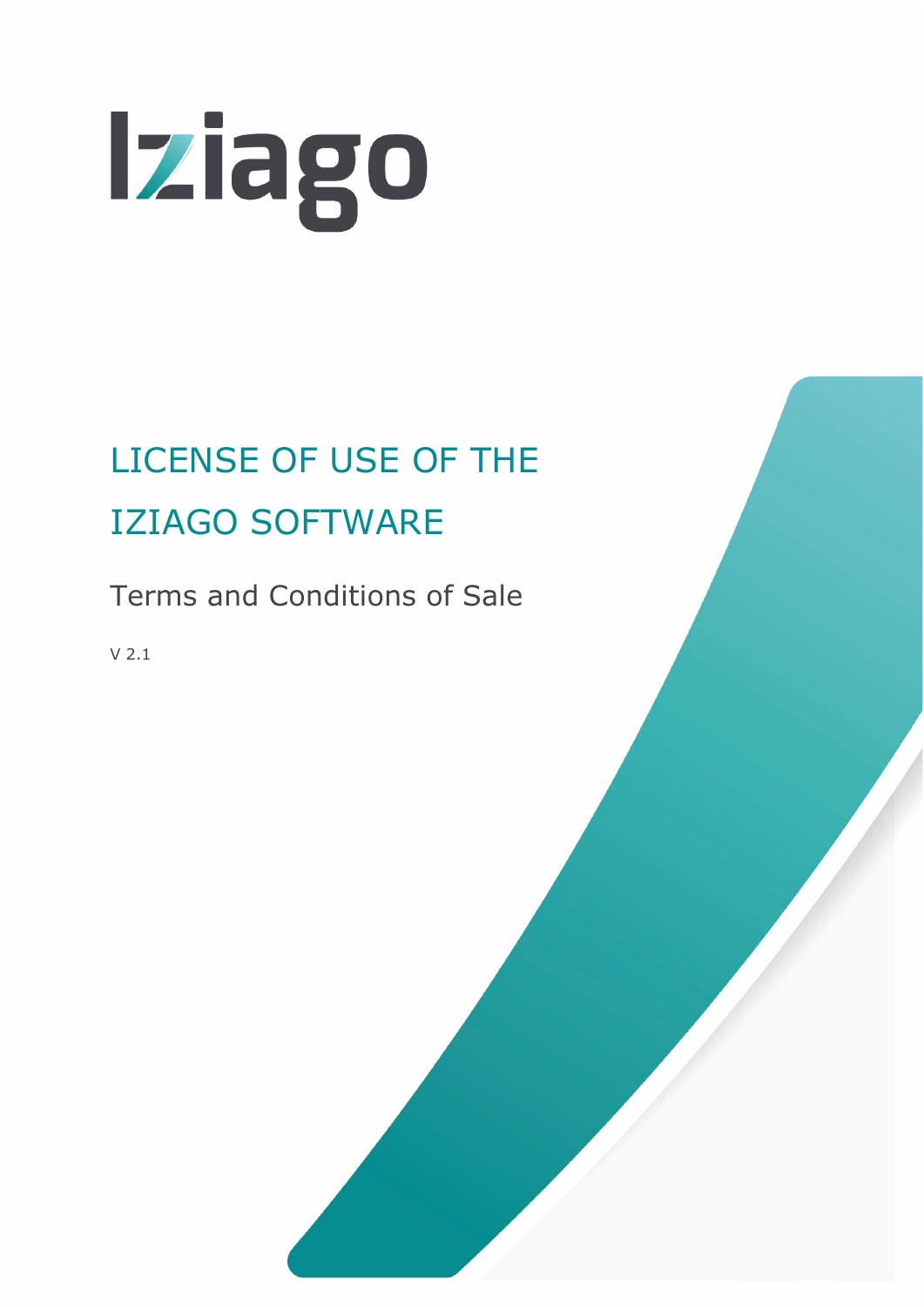### PURPOSE OF THIS DOCUMENT

The purpose of this document is to define the Terms and Conditions of Sale of the user license for the Iziago Software. It sets out the terms and conditions for the provision of the Software and the obligations of the Parties.

**Copyright** Exalog and Iziago are registered trademarks. ©Exalog All rights reserved.

Version date: 12/24/2019

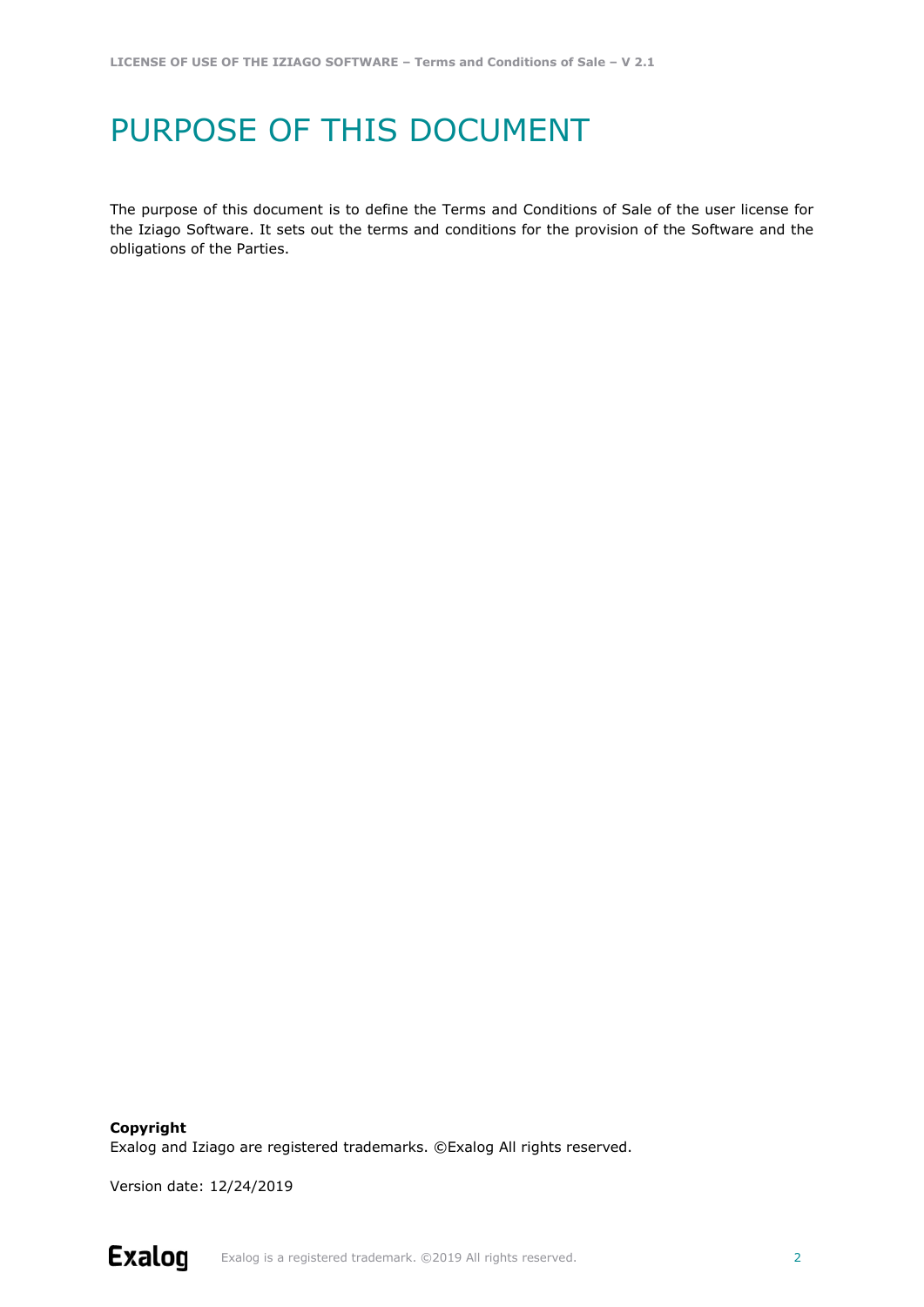## **TABLE OF CONTENTS**

| 2.                                     |  |
|----------------------------------------|--|
| 3.                                     |  |
| 4.                                     |  |
| 5.                                     |  |
| 6.<br>А.<br>В.                         |  |
| 7.<br>А.<br>В.<br>C.<br>D.<br>Е.<br>F. |  |
| 8.<br>А.<br>В.<br>C.<br>D.<br>Е.       |  |
| Α.                                     |  |
|                                        |  |
| А.<br>В.                               |  |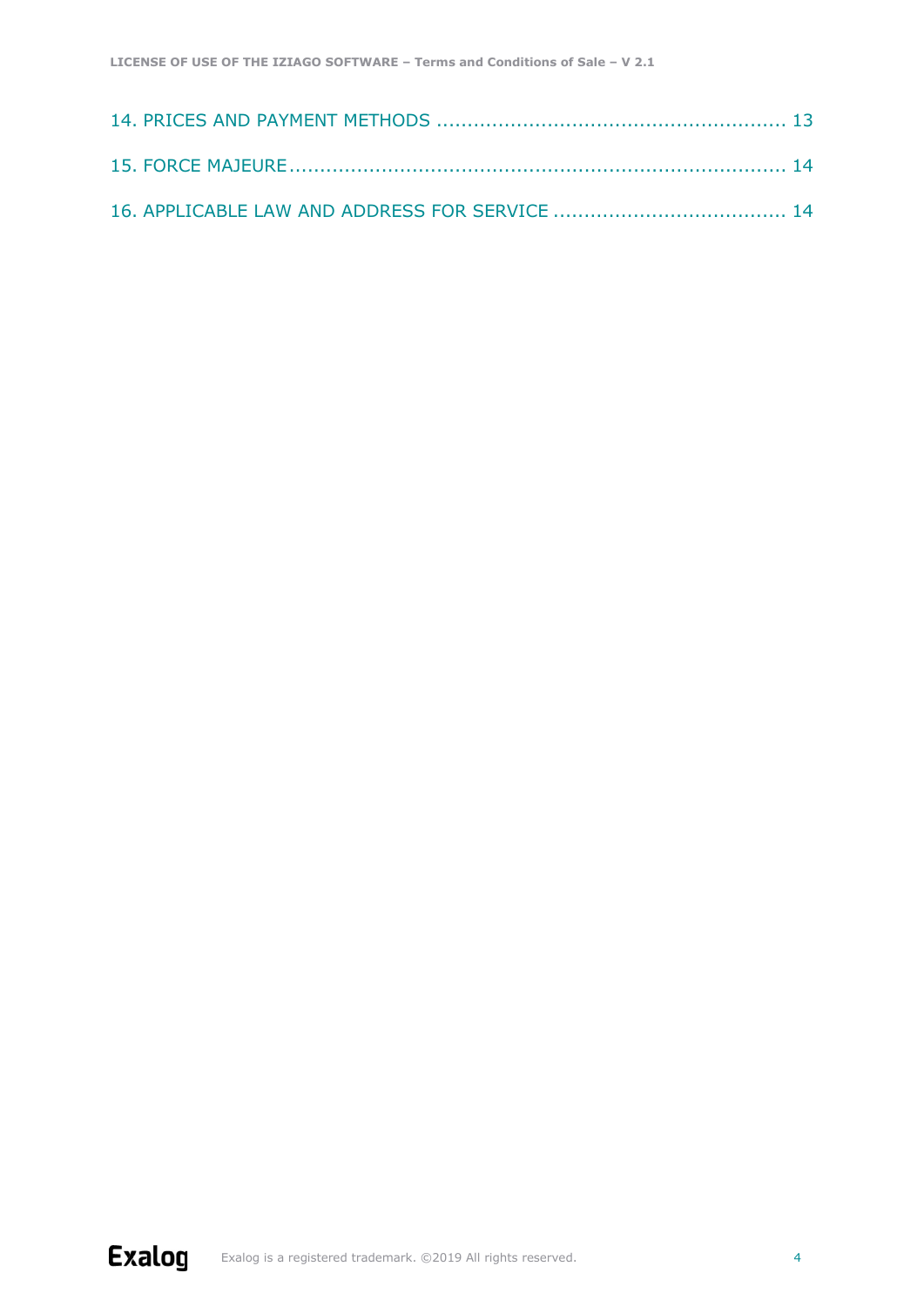### <span id="page-4-0"></span>1. GLOSSARY

- Software: The Iziago Software, as described in this document, which can be accessed via the website [www.iziago.com](http://www.iziago.com/)
- Publisher: Exalog Développement, a French company that publishes and distributes the Software
- Customer: Company using the Software during a free trial period or by paid subscription
- Administrator: Operator of the Customer, authorized to manage the Software on behalf of the Customer, and in particular to manage the rights for the Customer's other Users
- User: Operator of the Customer, authorized by the Administrator within the Software's administration module
- Working Day: Working Day from Monday to Friday in accordance with French law
- Working Hours / H: From 9.00 a.m. to 5.15 p.m. CET (Central European Time), on Working Days
- SEPA: Single Euro Payment Area
- Order: Fund transfer instruction generated by the Customer using the Software, to be sent to one of the Customer's banks to be executed
- Third Party: Any person or entity other than the Customer or Publisher

## <span id="page-4-1"></span>2. DESCRIPTION OF THE IZIAGO **SOFTWARE**

Iziago is a software suite for managing cashflow in a company or group of companies. Iziago consists of modules sold separately, intended to cover all functions necessary for cash management. The modules are designed to communicate with one another automatically and to use the same platform for administration functions. Iziago modules will become available in a staggered manner from January 2017. A detailed list of the modules available at a given time can be viewed on the website [www.iziago.com.](http://www.iziago.com/) The Software modules are defined as follows:

#### **Iziago Cash Forecasting**

The Iziago Cash Forecasting module generates forecast reports on account balances.

#### **Iziago Payments**

The Iziago Payments module generates transfer Orders to be sent to banks.

#### **Iziago Direct Debits**

The Iziago Direct Debits module generates direct debit Orders to be sent to banks.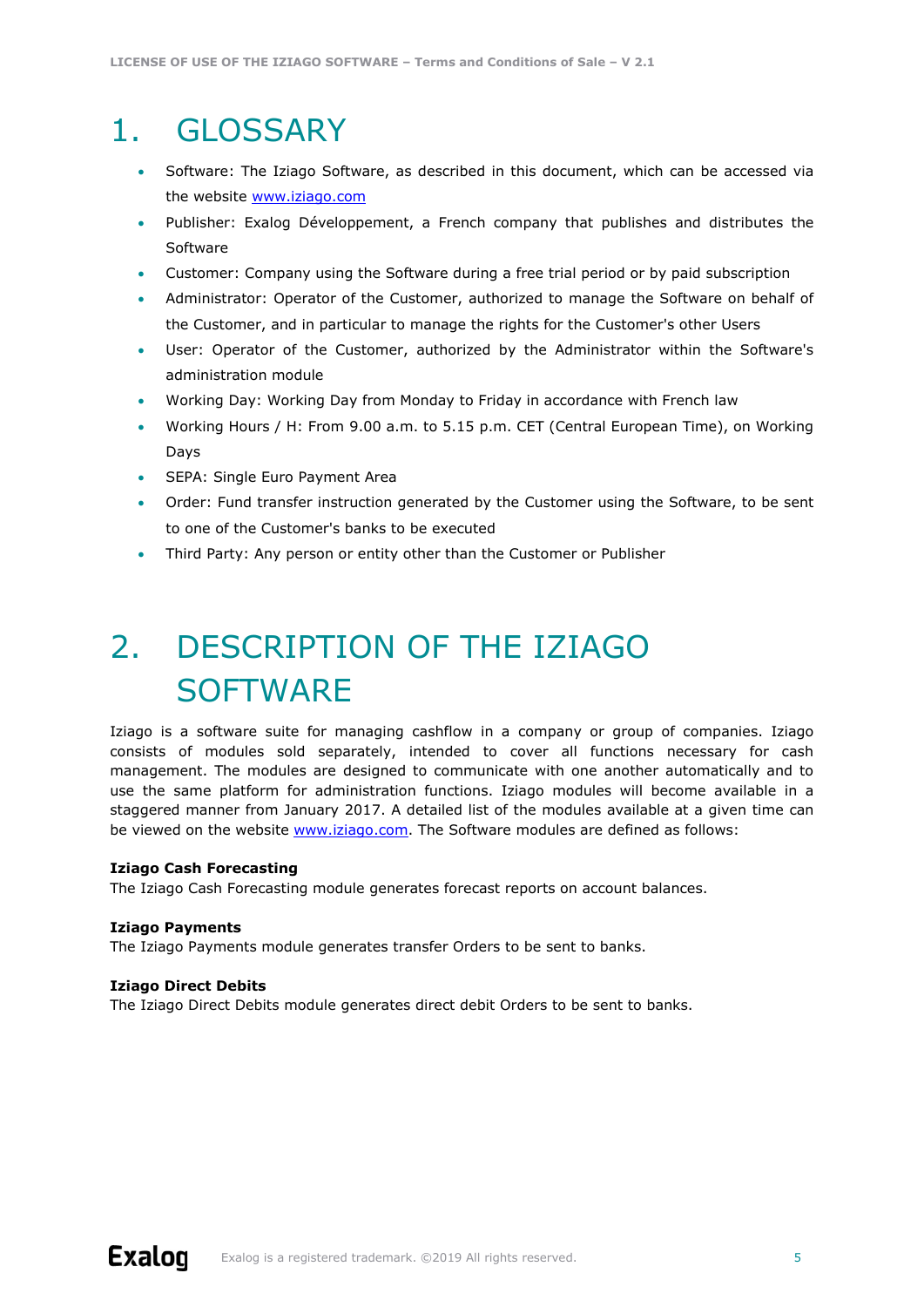# <span id="page-5-0"></span>3. ONLINE SUBSCRIPTION AT WWW.IZIAGO.COM

The Customer registers for the Software via the web interface at [www.iziago.com.](http://www.iziago.com/) They automatically benefit from a free, ninety (90) calendar day, no-obligation trial period from the date of registration, separately for each module they choose. When the Customer uses the Software during the free trial, all of the following terms shall apply with the exception of *Article 8 – Publisher Guarantees*, *Article 11 – License Duration and Termination*, and *Article 12 – Prices and Payment Methods*.

During the trial period, by signing a SEPA direct debit authorization or by paying via the Paypal payment platform, the Customer can sign up to a paid subscription for the itemized modules of their choice through the "My Subscription" function available for this purpose within the Software. Once paid, the Software provides the Customer with a contractual document including the list of modules the Customer has subscribed to and the corresponding price.

Free subscription to the trial period grants the Customer a non-exclusive user license for the Software modules which they have selected. After the free trial, if the Customer has not signed up for a paid subscription, the license expires and the Customer can no longer access the Software.

During the free trial, the applicable Terms and Conditions of Sale are those published on the day of the subscription, in the form validated by the Customer during the registration process.

After the free trial, if the Customer signs up to a paid subscription for the Software, the Terms and Conditions of Sale published on the date of that subscription will represent the contract between the Customer and the Publisher, in conjunction with the list of modules subscribed to when payment was made, and their price.

The Publisher reserves the right to cancel any trial if the Customer is found already to have benefited from a free trial for one or more modules.

### <span id="page-5-1"></span>4. SOFTWARE HOSTING

The Software's data and programs are hosted on servers belonging to and managed by the Publisher, set up in two separate data centers located near Paris, France. They are made secure in compliance with international ISO standards 27001 (Information Security Management Systems) and 22301 (Business Continuity Management). The package comprises a redundant architecture across all levels, which guarantees data integrity in all circumstances and makes the Software highly accessible.

These data centers are located outside flood zones. They are under video surveillance. They have different electrical supplies and can operate for 3 days fully autonomously. Qualified personnel are on site 24 hours a day, 7 days a week.

Access to the data centers is extremely secure. The sites and buildings can only be accessed by persons with an authorized badge, and a biometric check of the blood vessel pattern is carried out. Entry and exit checks are carried out in a secure room equipped with a metal detector.

Only Exalog administrators have access to the servers hosted in the data centers. Data center personnel can only work on electrical cabling and network connections to the outside of the racks at Exalog's request.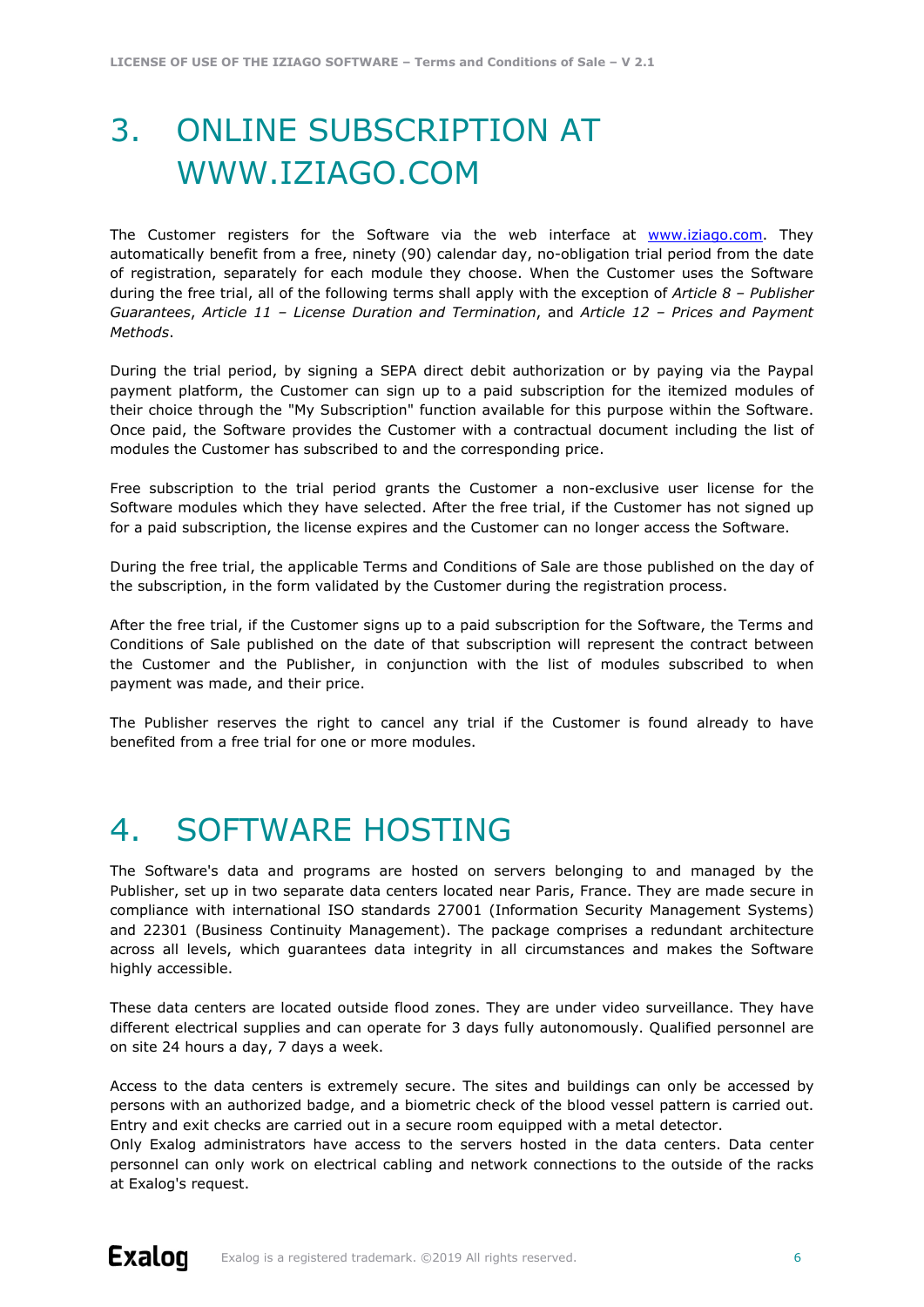### <span id="page-6-0"></span>5. SOFTWARE ACCESS

The Software can usually be accessed 7 days a week, 24 hours a day. To ensure maintenance, the Publisher reserves the right to temporarily interrupt service on non-working days (i.e. excluding Working Days), between the hours of 10.00 a.m. and 12.00 p.m. (CET) on Saturdays or during the week between 6.30 p.m. and 8.30 p.m. (CET). In the event of a scheduled interruption outside of the Saturday time slot, the Publisher shall notify the Customer in advance. Accessibility may be temporarily reduced for maintenance purposes, within the limits defined below in *Article 8 - Publisher Guarantees*.

The first time the Customer logs in, before saving any data, the Software defines the Customer's username, and the Customer chooses their own password (minimum 8 characters including at least one uppercase letter, one numeric character and one non-alphanumeric character). In addition to the username and password, the Software sends the Customer an individual authentication card consisting of 20 four-digit codes set out in a grid. Each time the Customer logs in to the Software, after entering their username and password, they must enter one of the 20 codes requested via a numeric keypad on the screen, in which the numbers are also displayed in a random order.

The Software does not contain any feature enabling a User's password to be identified. If a User loses their password they will have to contact their Administrator to reset it. If an Administrator loses their password they will have to contact the Publisher to reset it by following the procedure available online. A new temporary password will then be sent to them via email, to the address initially provided in the private area within the Software. They must replace this temporary password with a password of their choice. Similarly, if the Customer loses the authentication card, they must reset it using the form available online. A new card will then be sent via the messaging service to the email address initially provided in the User's private space.

In addition to these login details, the Software checks the IP address used by the User. If this address is unknown, the Software sends the User an email with a temporary security code, to be entered on the screen to validate and save the new IP address used.

Each access or attempted access is recorded along with a timestamp and the IP address of the attempt. The number of failed attempts is limited, and exceeding this limit causes the User's account to be blocked.

The Software includes a function for managing user rights, which allows the Customer's Administrator to limit the actions each User is authorized to carry out and to define what access they have to the Software. It is up to the Customer to define these authorizations and access options to suit themselves, and they are solely responsible for the consequences of the choices made.

### <span id="page-6-1"></span>6. RELATED SERVICES

The provision of the following services by the Publisher is included in the Software's License of Use:

#### <span id="page-6-2"></span>A. Support to Users using the Software

• The Publisher provides the Customer with an online help section available at the following address: www.help.iziago.com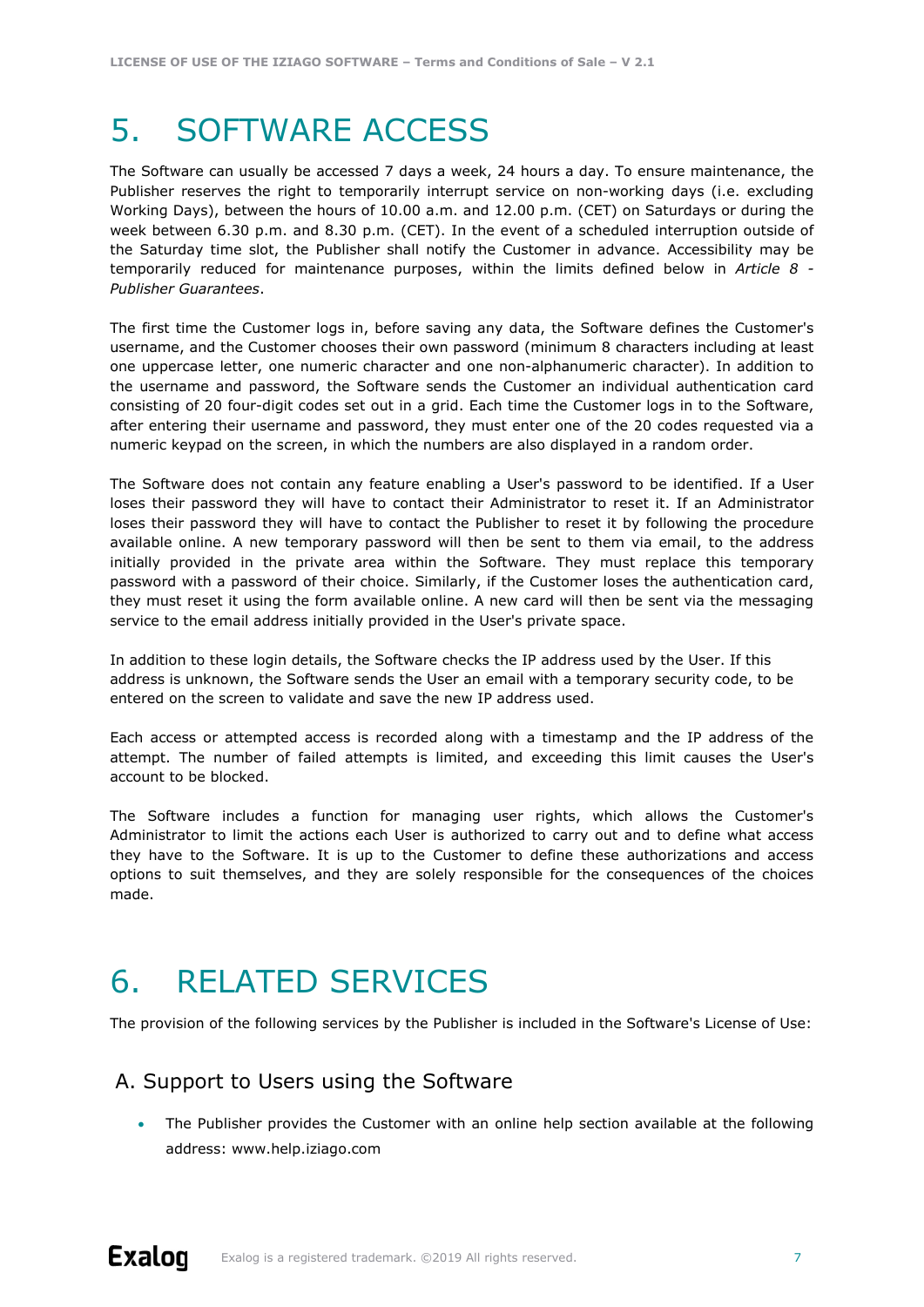- Support can be requested by email in English, French, Spanish or Chinese from: [support@iziago.com.](mailto:support@iziago.com) During Working Hours, each request is handled in less than 15 minutes from the receipt of the email
- Whenever possible, the reply will be provided in the language in which the question was asked; otherwise, it will be provided in English

Support is provided by the Publisher's technical support staff. This consists of explaining to the User how the Software is organized and how the available commands work. The technical support staff are not experts in accounting or finance and do not know the Customer's management rules. Irrespective of the instructions given by technical staff, the Customer alone can judge the impact on their own processes of any choices they make in how to use the product, and is solely responsible for these choices.

The Publisher's technical support staff is strictly prohibited from communicating Users' access codes and from agreeing to access Users' work stations remotely.

#### <span id="page-7-0"></span>B. Software updates

Throughout the entire period of their subscription, the Customer will be able to receive all updates to the Software for all modules for which they have a subscription, without this affecting the cost of the license. The updates will include: improvements and additional features, and corrections of bugs by the Publisher.

### <span id="page-7-1"></span>7. PROCESSING CUSTOMER DATA

#### <span id="page-7-2"></span>A. Data ownership

The Customer remains the sole owner of the data recorded in the database allocated to them within the Software (debtors, creditors, banking transactions, cashflow forecasts, Orders). Within their environment, the Customer has tools for extracting data in the form of standard ASCII text files containing records separated by a line feed, with each record consisting of fields separated by tabs.

#### <span id="page-7-3"></span>B. Confidentiality

The Software encrypts the data transmitted online between the Customer's workstation and the Publisher's server, in both directions. The protocol used is the TLS (Transport Layer Security) standard, which is supported by most web browsers. The encryption key used by the Publisher has been deposited with a reputable international certification body.

User passwords are saved in encrypted format through the use of an irreversible algorithm which prevents all reviewing, including by the Publisher's technical staff.

The Publisher undertakes to respect the absolute confidentiality of the data stored in the Customer's databases. Employment contracts signed by all of the Publisher's employees contain an explicit requirement for employees to comply with this obligation. The Publisher's employees cannot access the Customer's data, which are hosted exclusively in the secure data centers.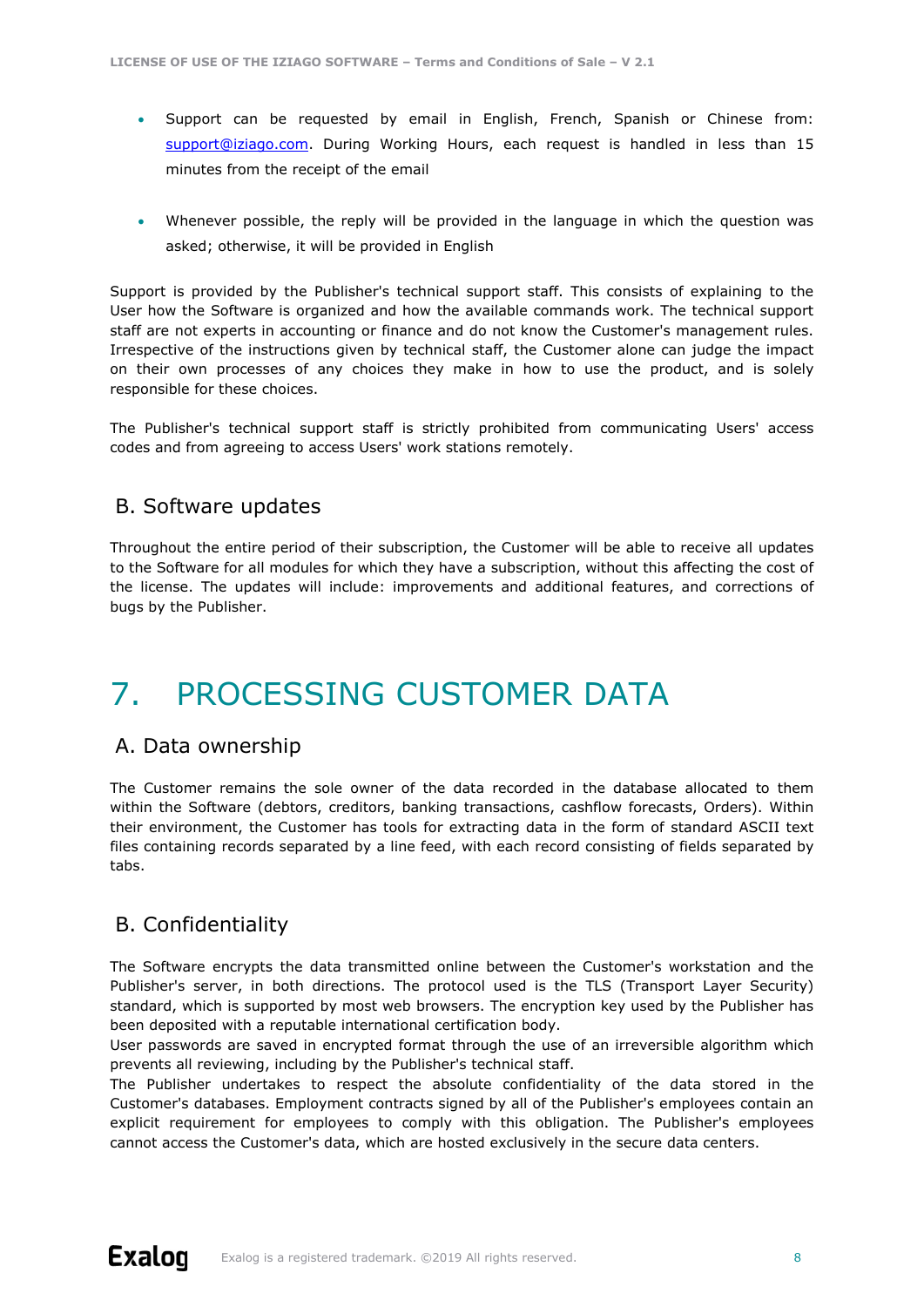The Publisher shall not make use of the Customer's data other than for technical requirements regarding the Software and shall limit any processing of it strictly to what is necessary to provide a backup.

#### <span id="page-8-0"></span>C. Traceability

Events associated with using the Software are stored in its history at two levels:

- User actions: User actions are saved in a history log accessible to the Software Administrator (date, time, nature of the action)
- System events: http requests, systems and network access and other events are logged in a file which can be accessed by the Publisher's technical staff

These logs make it possible to retrace the events that led to an incident, whatever its source.

#### <span id="page-8-1"></span>D. Online retention period

The master data of the Customer and details about their debtors and creditors are kept for an unlimited time in the database throughout the validity period of the Customer's subscription. Only the Customer can delete some or all of the master data they have saved in the database.

Transfer or direct debit orders sent by the Customer are kept for a rolling period of 500 days. The Customer can increase this retention period by purchasing duration packages.

Statement movements and forecast cash movements prior to the current date are kept for a rolling period of 500 days based on their transaction date.

#### <span id="page-8-2"></span>E. Backups

The database is copied in real time onto what is known as a "mirror" database, on the backup site, identical to the production database. So, in the event of loss of the main database, the Publisher is able to resume activity on the backup database.

The Software's full database is also periodically backed up in the form of archives encrypted using the PGP (Pretty Good Privacy) protocol. These archives are stored on secure servers under the same hosting conditions as the application. The Publisher keeps these archives for the term of the contract and for 5 years at most.

The Customer may, on a one-off basis, with price on application, request recovery of old archived Data for their own investigation requirements.

#### <span id="page-8-3"></span>F. Erasure of Data in the event of termination

In the event that the contract is terminated by one of the Parties, for any reason whatsoever, the Publisher undertakes to delete the Customer's Data from the database of the shared application available online, within four (4) months of the date when the contract ends.

The Publisher shall nevertheless keep archives of the backups of the shared database (data of all its customers), made before this deletion, for a maximum period of 5 years. These archives are encrypted with the PGP algorithm and stored on servers under the same security conditions as those used for hosting the Software. No technical means actually exist for deleting exclusively the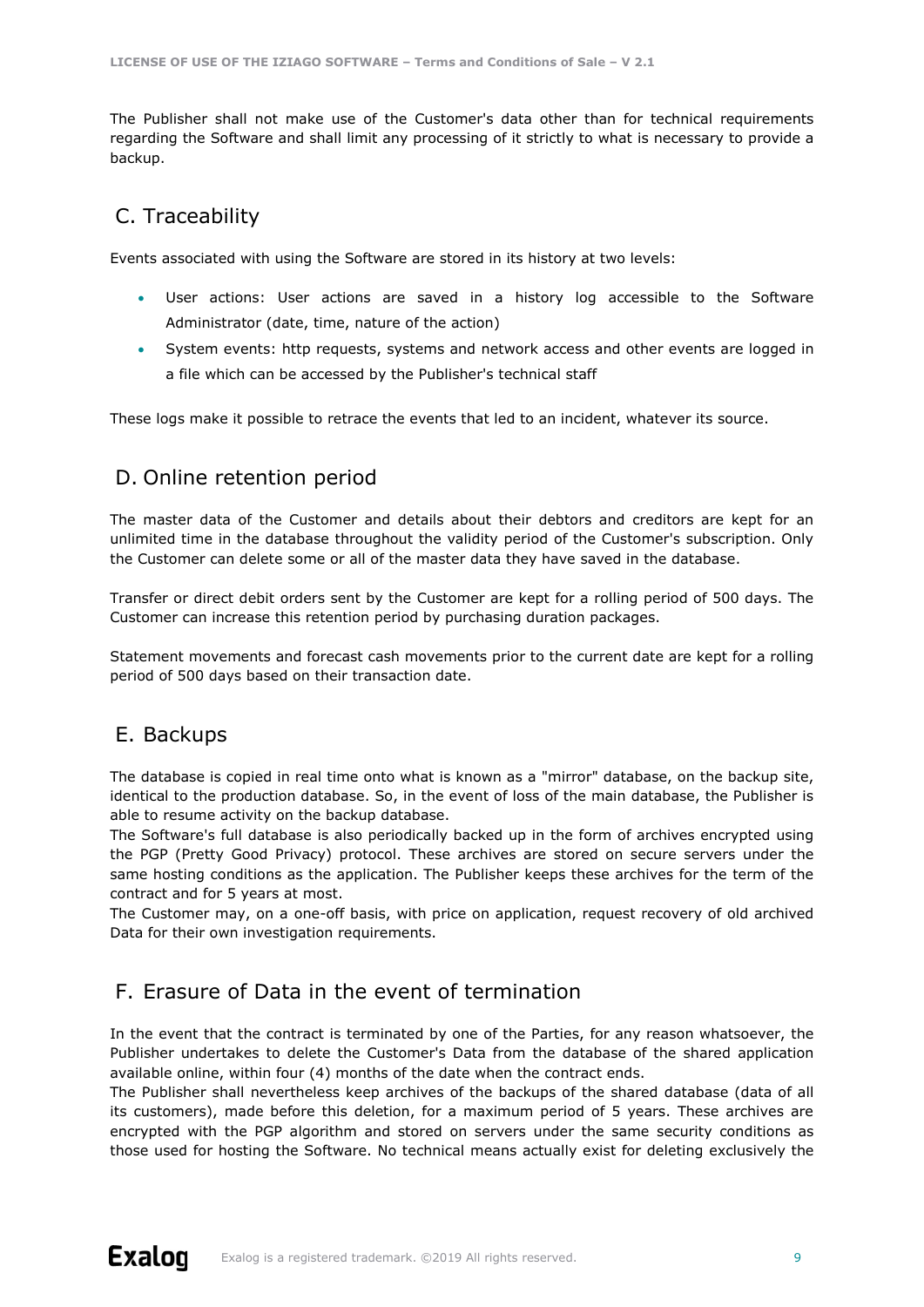<span id="page-9-0"></span>Customer's Data from these archives. The Publisher therefore continues to guarantee the confidentiality of the Customer's archived Data from the date when the contract ends.

### 8. PUBLISHER GUARANTEES

### <span id="page-9-1"></span>A. Use of the Software

Provided that the Customer has paid the relevant charges for use of the Software, the Publisher's Customer guarantee covers:

- The availability of the Software's features and of the Customer's data 24 hours a day, on Working Days, barring interruptions due to maintenance, which happen only occasionally on Saturdays between 10.00 a.m. and 12.00 p.m. (CET) or on Working Days between 6.30 p.m. and 8.30 p.m. (CET).
- Maintaining strict confidentiality of all data saved in the Software's database

#### <span id="page-9-2"></span>B. Reversibility

If the License is canceled by the Customer or the Publisher for any reason whatsoever, the Customer may use the Software's standard functions to recover their data as an export. If the Customer has not recovered their data before the end of the license, and up to a period of one year, the Publisher may return it to the Customer on request and for a fee, within a maximum of two months, in the form of standard ASCII files consisting of records separated by line feeds, each record comprising fields separated by one character. Should this situation be the Publisher's fault, the Publisher shall return the data for free within the same period of time.

In both cases, the Publisher shall provide a description of the structure of the returned files.

#### <span id="page-9-3"></span>C. Intellectual property

The Supplier states that it holds the full intellectual property rights to the Software (in particular, but not limited to, the author's rights). Where applicable, it declares that it has received the necessary authorizations to allow the Software to be made available and used by the Customer, without restrictions and without limits. The Supplier ensures that the Software does not infringe any intellectual property rights belonging to a Third Party, or any legal or contractual obligation by virtue of which it is bound.

#### <span id="page-9-4"></span>D. Insurance

The Publisher is liable for all direct damages associated with the improper execution or failure to execute its obligations under these Terms and Conditions of Sale, except for indirect damages.

The Publisher expressly states that it holds an insurance policy covering its civil and professional liability with a company known to be solvent.

### <span id="page-9-5"></span>E. Exclusions of liability

The Publisher does not accept any liability in relation to: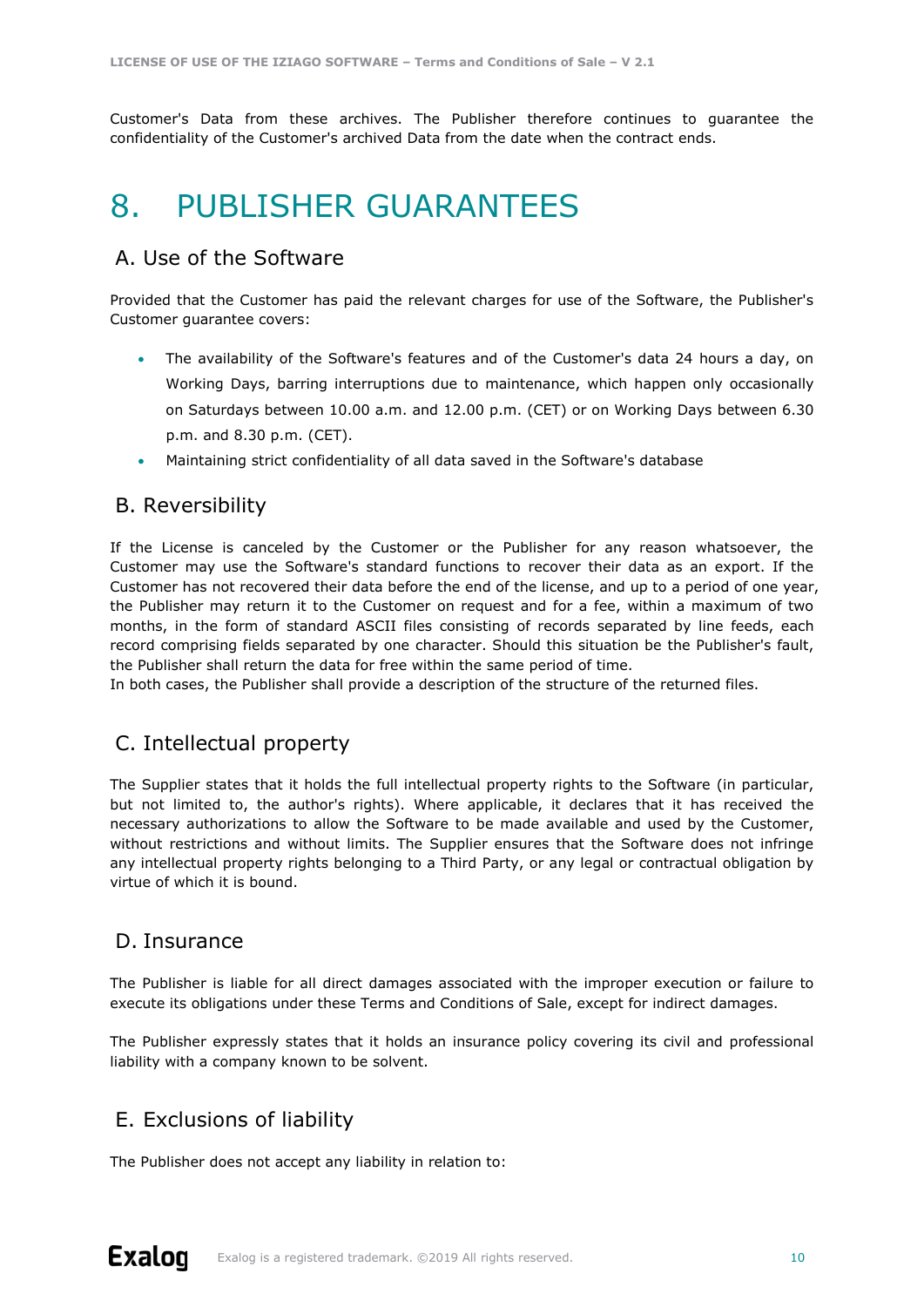- The consequences of the choices of use of the Software made by the Customer regardless of the instructions provided by support staff
- Access to the Customer's data if this access is obtained through the normal entry of the selected username and password associated with one of the codes of the protected authentication card and known only by the Customer

The guarantee of service availability does not apply in the case of force majeure events which affect the Publisher.

### <span id="page-10-0"></span>9. CUSTOMER OBLIGATIONS

#### <span id="page-10-1"></span>A. Monitoring of access to the Software

The Customer is responsible for managing their identification details for accessing the Software (codes, passwords and authentication card) and should not communicate them to anyone under any circumstances. The Publisher explicitly requests its Customers to create as many Users as necessary to limit the number of authorizations for each User to whatever is strictly necessary for their work. It is also the Customer's responsibility to make sure that the Users do not communicate their access codes to one another and to protect their Users' workstations in line with best practices in this regard, especially against software spies.

The Customer's Users must under no circumstances:

- Communicate their access codes to the Publisher's technical support staff
- Allow the Publisher's technical support staff to access their workstation remotely

It is the Customer's responsibility to make sure that its Users comply with this obligation. If one of the Customer's Users fails to comply with this obligation, the Publisher shall be justified in canceling the Customer's subscription with immediate effect.

The Publisher, for its part, prohibits its technical support staff from requesting Users' identification details and from accessing their workstations remotely.

### <span id="page-10-2"></span>10. SOCIAL OBLIGATIONS

The Publisher employs and pays its staff and has sole liability for fiscal and social obligations.

The Publisher solemnly declares that the employees who perform the Services are employed on a regular basis in accordance with Articles L.1221-10, L.3243-2 and R.3243-1 of the French Labor Code.

The Publisher undertakes not to use, by any means whatsoever, directly or indirectly via their subcontractors, child labor and forced labor.

The Publisher undertakes to prevent any discrimination in terms of considerations of a personal nature (gender, religion, origin, physical appearance, nationality, age, private life, and so on) for their employees, job applicants or their subcontractors' staff.

The Publisher undertakes to respect Fundamental Human Rights: respect for private life, freedom of association and the prevention of any degrading or inhuman treatment.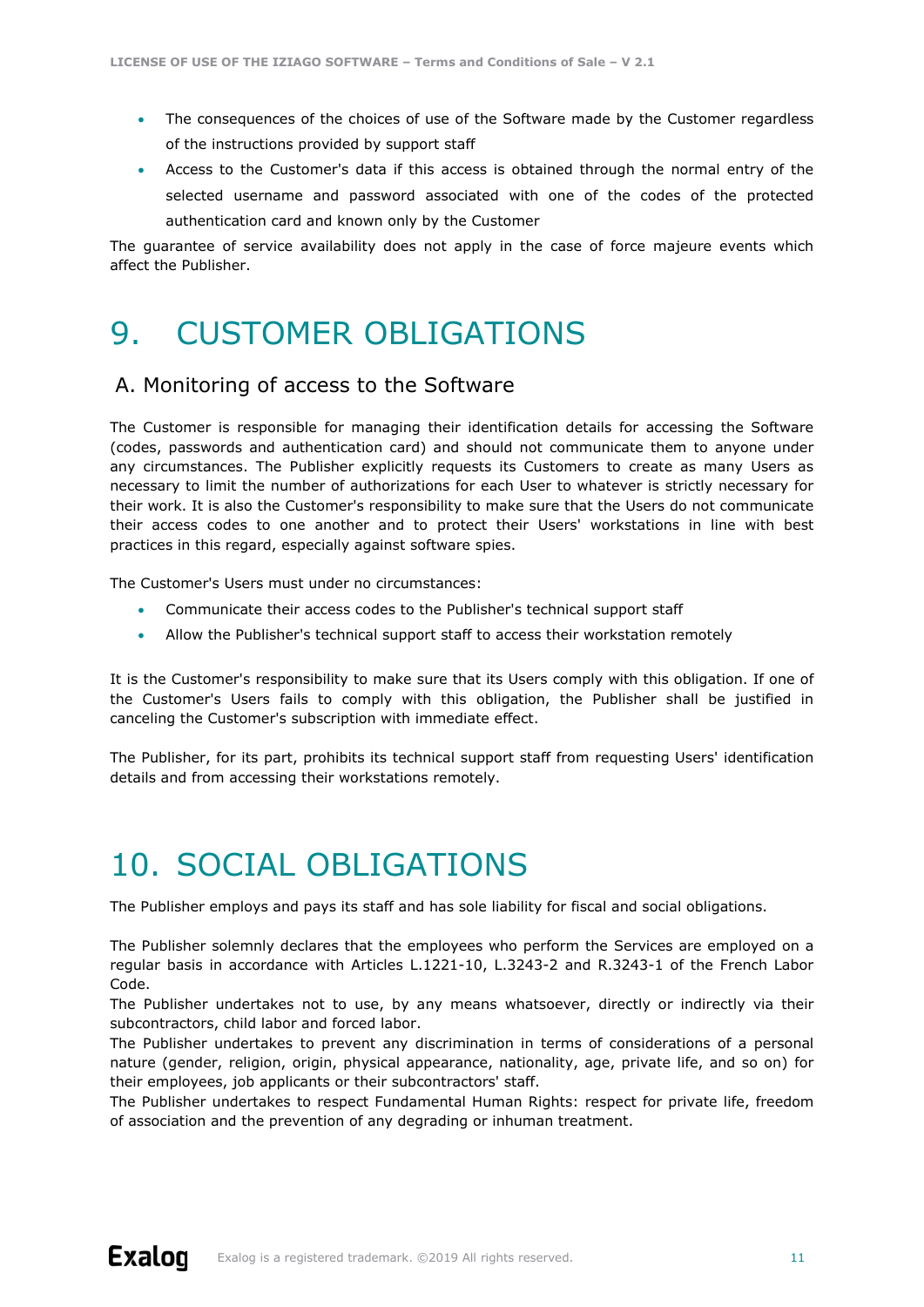# <span id="page-11-0"></span>11. ENVIRONMENTAL OBLIGATIONS

The Publisher undertakes to host the Customer's Data at Data Centers certified for international environmental standard ISO 14001.

### <span id="page-11-1"></span>12. DATA PROTECTION

Each of the Parties undertakes to comply with all applicable laws and regulations relating to Data Protection (in particular Regulation (EU) No 2016/679) and must in no event cause the other Party to breach one of these laws and regulations in connection with this Contract. The Publisher acknowledges being fully aware of these laws and regulations. When, in the context of this Contract, the Customer processes Personal Data belonging to them or to any entity of the Customer, the Publisher undertakes to implement the appropriate technical and organizational measures to protect these Data against accidental or unlawful destruction, accidental loss, alteration, disclosure or unauthorized access, particularly when the processing comprises transmission of Data on a network, and against any other illegal form of processing. Moreover, the Publisher undertakes to provide their full cooperation and assistance to the Customer in order to allow data subjects to have access to these Data and to ensure that these Data are deleted or corrected if they are inaccurate.

#### <span id="page-11-2"></span>A. Personal Data for which the Customer is the Data Controller

The Customer stores and processes Personal Data in its Software database. These Data are as follows:

- The surnames, first names, initials, email addresses and phone numbers of their Users
- The names, postal addresses and email addresses, bank account numbers, when these are natural persons, saved on the Third Party's database, or in Order Remittances or present in transaction statements

The Customer must be aware of their responsibility to protect these Data, thanks to the security tools provided in the Software, and for the correct management of their users and their rights. The Publisher ensures the technical means for protection of these Data, but is not responsible for the access and rights given by the Customer to their users to import, input, modify, extract or consult the Data in their environment.

### <span id="page-11-3"></span>B. Personal Data for which the Publisher is the Data Controller

The Publisher collects and processes Personal Data for the following uses:

- The support service provided for in this contract
- The communication by email of newsletters about developments or other information relating to the Software, the commercial activity of the Supplier
- Communication with the Customer under this contract regarding invoicing, commercial proposals and contracts

The Data collected are the surnames, first names, work phone numbers and work email addresses of the Customer's employees.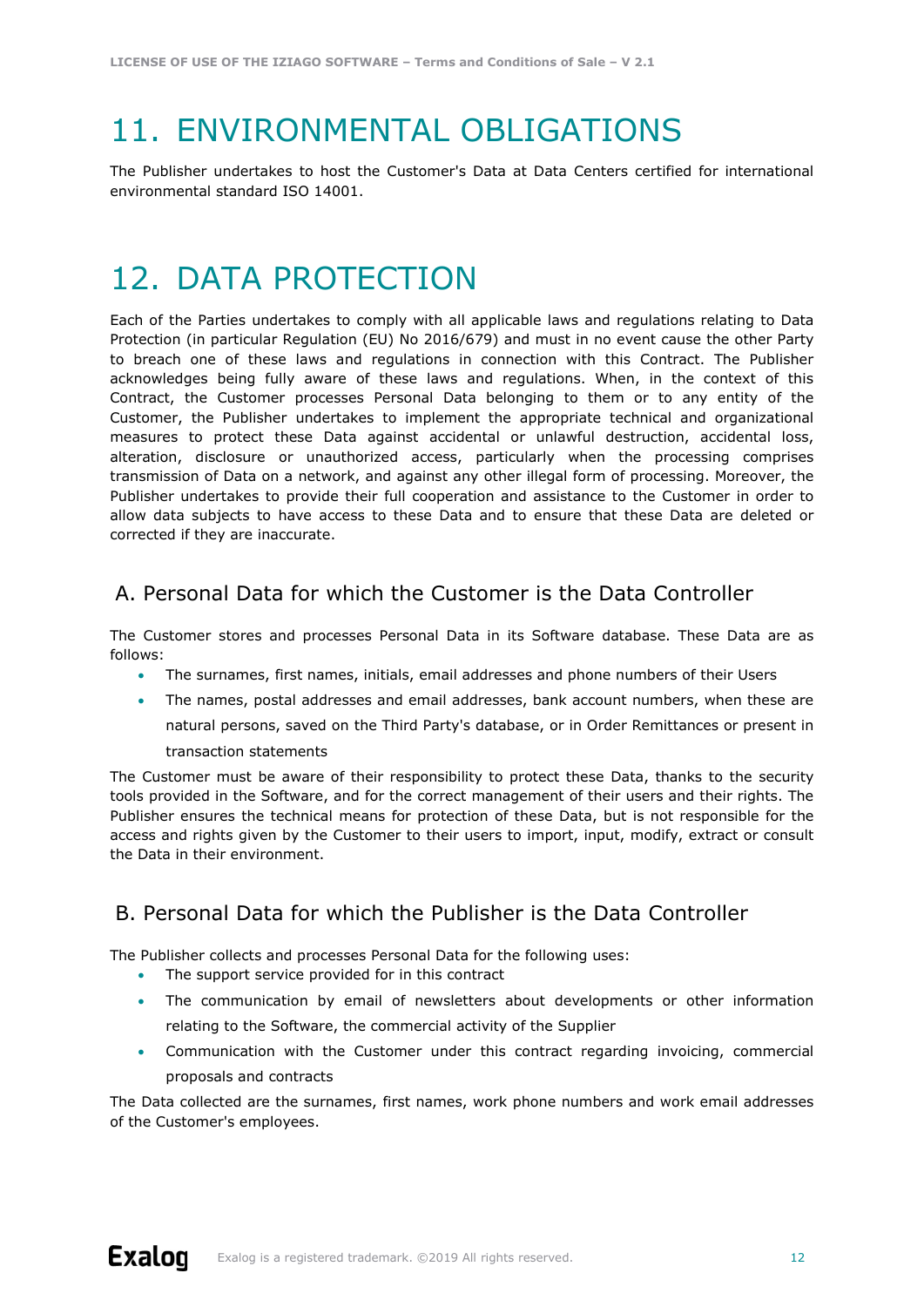### <span id="page-12-0"></span>13. LICENSE DURATION AND TERMINATION

The license is granted to the Customer by the Publisher for a duration which depends on the method of payment.

- If the Customer decides to pay their subscription through a payment card (VISA, Mastercard) or via a Paypal account, the non-cancelable duration of the subscription is three (3) months or one (1) year, depending on what the Customer selects when placing the order. The license is renewed each time a new payment is made for an additional period
- If the Customer opts for direct debit payment, the license is then granted for a duration of one (1) month, renewable automatically.

In this case, the Customer may cancel their license at any time by sending a registered letter to:

Exalog Développement Service résiliation Iziago [Iziago Cancellations Dept.] 97 rue de Bellevue 92100 Boulogne Billancourt FRANCE

Or by email, sent by the Customer's administrator user, to: contact@exalog.com

The cancellation will take effect at the latest fifteen (15) Working Days after receipt of the letter or email, from which date the Software will be deactivated and any future direct debit will be suspended.

The Publisher is fully justified in deactivating the Customer's access if the Customer's direct debit is rejected and remains unpaid for more than ten (10) Working Days after formal notice has been sent to the Customer by email.

### <span id="page-12-1"></span>14. PRICES AND PAYMENT METHODS

The amount of the monthly fees owed by the Customer depends on the number of modules and extension packs ordered.

Invoices are issued at the moment of payment and payment is taken either via the Paypal payment platform, or monthly by direct debit, in accordance with the mandate signed by the Customer and sent to the Publisher before the subscription was activated.

In the case of direct debit payment, the fee is collected on the fifteenth (15th) of the first month in question, based on the modules activated on the first day of the month (in advance).

The fees will be reviewed annually based on changes to the Harmonised Index of Consumer Prices (HICP), and applying the formula: **T1=T0 x (S1/S0)**

Where:

 $T1$  = revised rate

 $TO =$  previous rate

- S0 = latest HICP published at the time of the previous review
- $S1$  = latest index published at the date of this review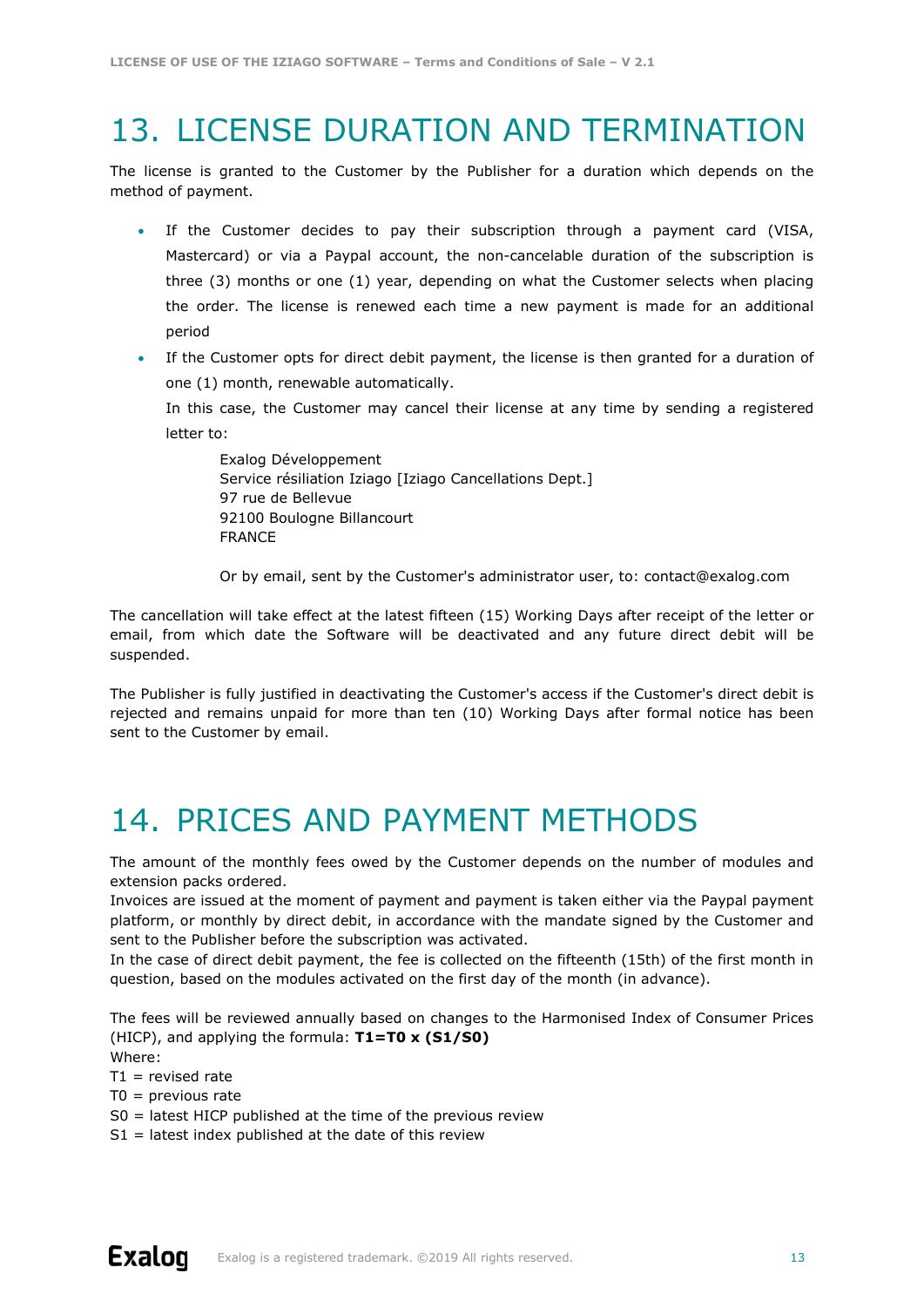<span id="page-13-0"></span>The reference index shall be sent to the Customer in the first invoice to them and shall correspond to the index published on the day that the Customer activated the subscription.

### 15. FORCE MAJEURE

Both the Customer and the Publisher (one of the Parties) cannot be held liable to the other Party for failing to execute or delaying execution of its obligations during the license's validity period if this was a case of force majeure resulting from any event or circumstances external to it, or that was unavoidable, unforeseen and beyond its control. Force majeure circumstances are considered to be those specified by French Supreme Court case law.

The Party claiming force majeure circumstances shall be required to prove it and to notify the other Party of the fact, specifying its duration and its foreseeable consequences within six (6) Working Days of the circumstances occurring. To benefit from this exemption of liability, the Party must also justify having used all reasonable force, in vain, to ensure that its obligations would be executed, including through alternative means. In all circumstances, the Party shall do its utmost to limit the consequences of force majeure circumstances.

During the entire validity period of the License, all force majeure circumstances, as defined above, shall render the obligations set out in these Terms and Conditions of Sale temporarily invalid until the force majeure event is over.

### <span id="page-13-1"></span>16. APPLICABLE LAW AND ADDRESS FOR **SERVICE**

The Parties explicitly agree that the following contractual documents govern the relations between the Parties and are classified hierarchically according to their decreasing legal value:

- French law
- These Terms and Conditions of Sale
- Confirmation of subscription to the module(s) to which the Customer has subscribed, including the functional description of this module or these modules

In the event of a contradiction between the different contractual documents, the highest ranked document shall prevail.

The Parties recognize that signing these Terms and Conditions of Sale results in the exclusion of their terms of purchase or sale and of any specific clauses included on their order forms or invoices. No handwritten notes added shall be recognized under these Terms and Conditions of Sale.

For the execution of this document and its continuations, the Parties give their respective addresses or head offices as their address for service. For the Publisher, this address has been noted in *Article 11 - License Duration and Termination* of these Terms and Conditions of Sale, and the Customer has entered this address into the Software's database.

Any change to the head office or address of one of the Parties shall only be actionable by the other Party six (6) Working Days after being duly informed of the change.

In the event of a dispute, the Parties agree to seek an amicable settlement prior to launching legal proceedings. To this effect, the Parties agree to meet within thirty (30) days of receipt of a letter containing notice of the disagreement, sent by recorded delivery with acknowledgment of receipt.